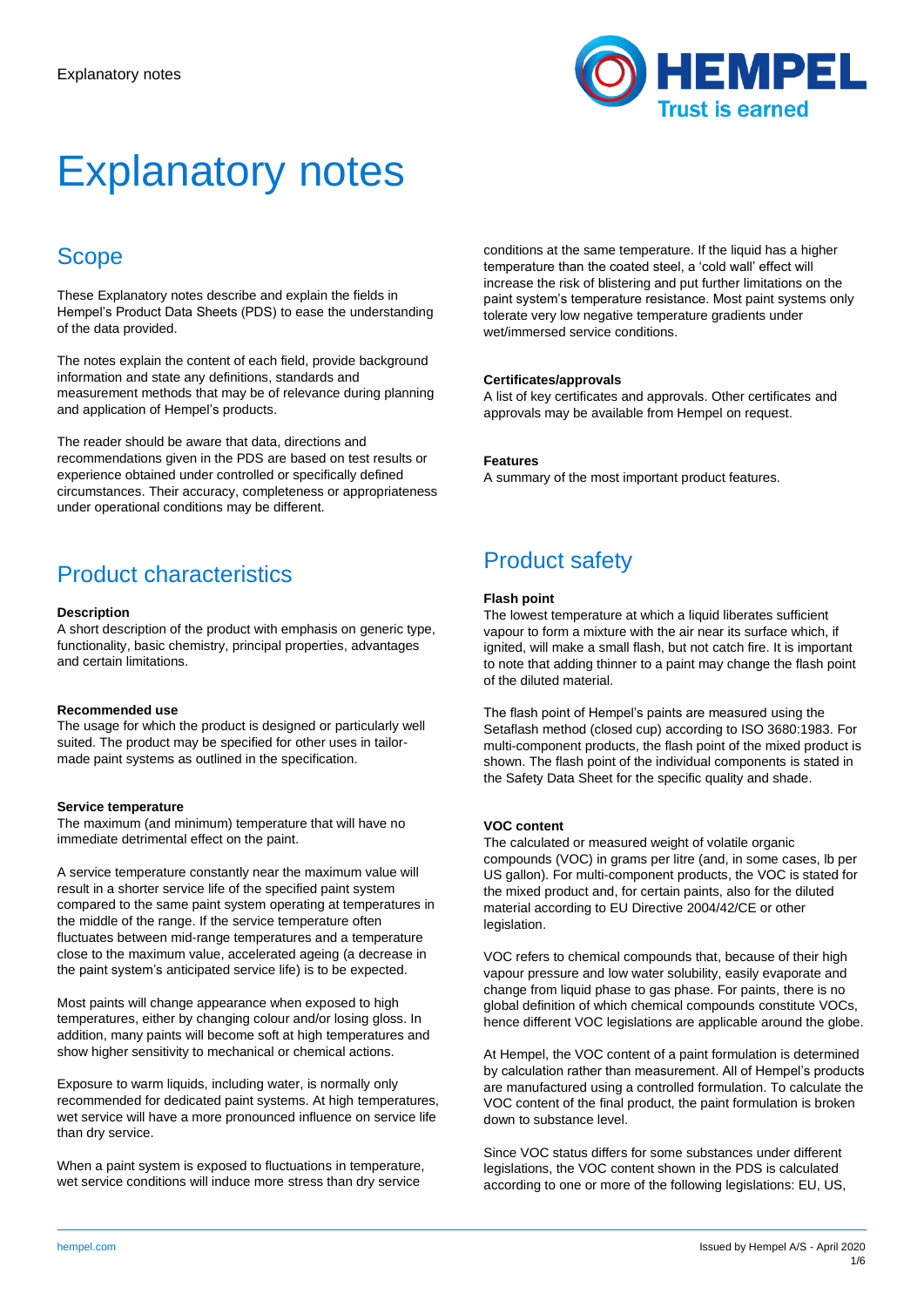Korea, China, Hong Kong or Canada. If you require the VOC content under a specific legislation that is not shown in the PDS, please request the value from Hempel.

In some cases, the PDS will show a measured VOC value instead of calculated value. In those cases, the measurement method will be stated. More detailed information on VOCs for specific components is given in the Safety Data Sheets.

#### **Handling**

General safety precautions that should be taken when handling or working with the product. For detailed safety information, please see the product's safety label and Safety Data Sheet.

A product declared 'for professional use only' must only be applied by trained applicators.

# Product data

#### **Product code**

The product's unique 5-character code. A multi-component product will have a product code, as well as a code for each component (see below).

#### **Product components**

The unique 5-character code for each component in a multicomponent product. This field is not shown in a PDS for a onecomponent product.

#### **Standard shade/code**

The shade/colour written as a 5-character code. Hempel's paint colours each have a different code. The code number range for the colour groups is shown below.

| Colour groups       | Hempel code |
|---------------------|-------------|
| <b>White</b>        | 10000       |
| Whitish, grey       | 10010-19980 |
| <b>Black</b>        | 19990       |
| Yellow, cream, buff | 20010-29990 |
| Blue, violet        | 30010-39990 |
| Green               | 40010-49990 |
| Red, orange, pink   | 50010-59990 |
| <b>Brown</b>        | 60010-69990 |

Hempel's standard shade codes do not correlate directly to official standard colour codes, but please ask Hempel for more information on conversion of shade codes. Frequently used colours/shades are displayed on Hempel's colour cards.

The fifth character in the code may be used to identify specific formulas for the same shade when a different type of pigment is used (for example, to conform to specific standards or local legislation).

Please note that shade variations may occur in products in which colour is of less importance, such as primers, many

intermediates and antifoulings. Uniform appearance of a topcoat is best obtained by applying paint with the same batch numbers.

Certain physicochemical data may vary from one shade to another due to the colour-specific pigments. Occasionally, this is of relevance for VOC content, volume solids, specific gravity and film thickness for aluminium shades. Specific values are available from Hempel on request.

#### **Gloss**

The specular gloss of the paint film after drying under optimal conditions in the laboratory (non-metallic paints only). The measurement is performed according to ISO 2813:1994/Cor. 1:1997 with the reflectometer set at 60° geometry. The output figures are converted to text as follows: high gloss (>90), glossy (60-90), semi-gloss (30-60), semi-flat (15-30), flat (<15), silk (5- 10) and matt  $(<5)$ .

The actual gloss will depend on conditions during application, drying and curing. For the gloss of aluminium shades, please consult the technical guideline on gloss of aluminium pigmented coatings on hempel.com.

#### **Volume solids**

The volume solids (VS) value, written in percentage and expressing the ratio: dry film thickness / wet film thickness.

The stated value is determined under laboratory conditions according to ISO 3233‑1:2012 after a drying period of 7 days at 23°C [73°F] and 50% relative humidity.

For 100% VS products the *theoretical* value is shown. This value is not reflected in the above ratio due to shrinkage during curing.

VS values are reported with an uncertainty range of up to 3 percentage points. This uncertainty takes into account the paint type, normal manufacturing tolerances, experimental uncertainty, etc. Please note that volume solids may vary with shade.

#### **Specific gravity**

The weight of the paint per unit volume at 25°C [77°F], expressed in kilograms per litre (and, in some cases, lb per US gallon). For multi-component products, the specific gravity is stated for the mixed product. The specific gravity of each component can be found in the Safety Data Sheet.

At Hempel, the specific gravity is calculated according to ASTM D 5965-02, Test method C. The actual specific gravity may vary with shade and by a few percent compared to the theoretical value shown in the PDS.

#### **Reference dry film thickness**

The dry film thickness (DFT) used when determining performance parameters, such as drying time and overcoating intervals. The reference DFT is often used as a starting point when setting the specification for a system.

DFTs are checked by the measurement methods described in the ISO 19840-2012 standard. When calibration is done on smooth reference panels, the measured DFT is corrected using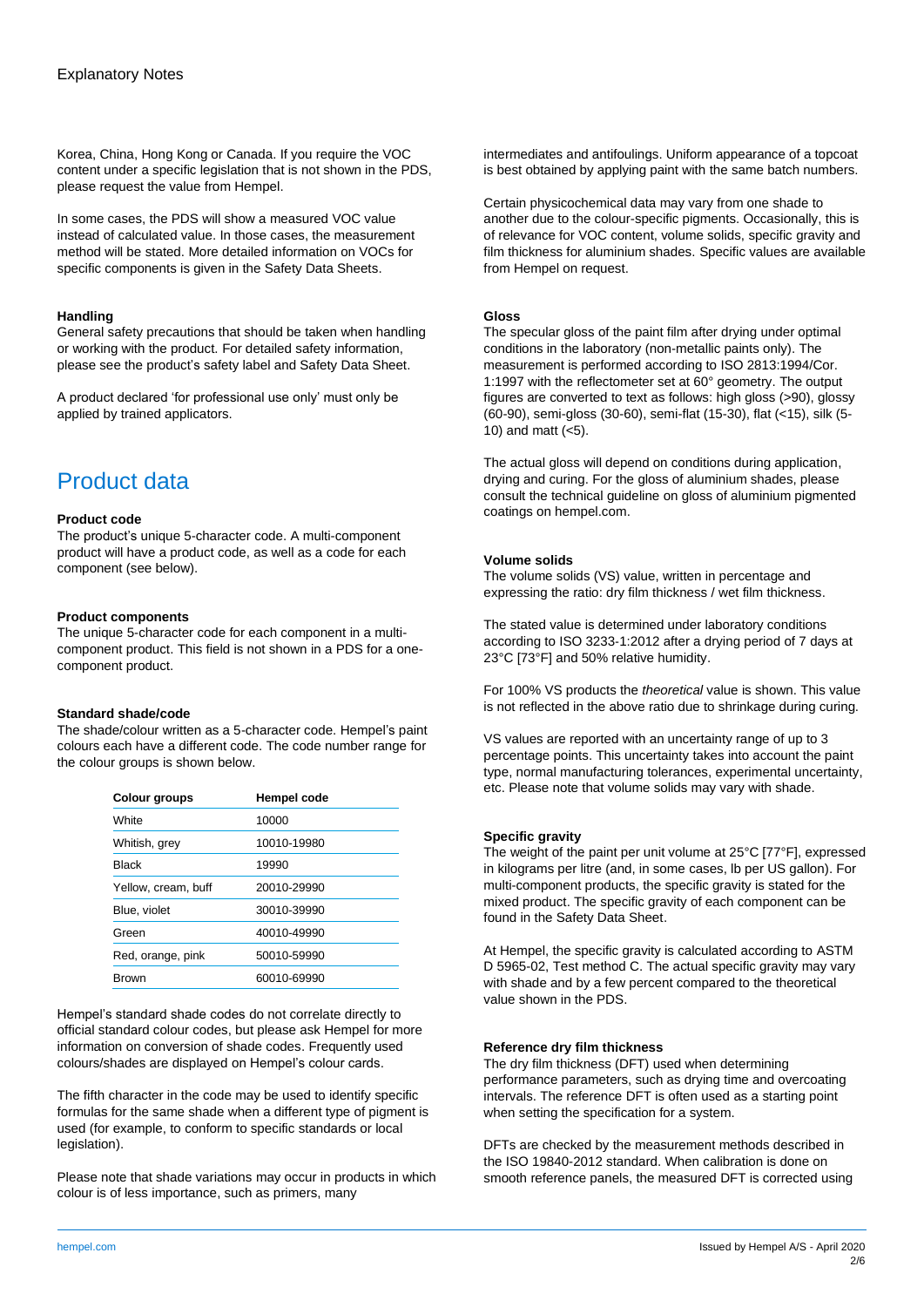the correction values required by the standard. No correction values are used when calibration is done on the relevant roughened surface.

The DFT of shop primers is determined using a special procedure, which is available from Hempel on request. For more detail on film thicknesses, see the *Film thickness* section below.

# Surface preparation

A short description of the surface preparation recommended (cleanliness and roughness) to obtain proper adhesion of the product. Detailed surface preparation procedures and techniques are described in Hempel's technical guidelines, available on hempel.com.

Cleanliness: The degree of cleaning as defined by ISO 8501- 1:2007: *Preparation of steel substrates before application of paints and related products*. This requires a visual assessment of surface cleanliness unless otherwise indicated.

For other substrates than steel, please refer to the technical guidelines and/or the specification. For previously painted surfaces, basic cleaning method and degree of preparatory cleaning is most often described, otherwise refer to the guidelines and/or specification.

Roughness: The roughened substrate is characterised by both surface roughness and roughness profile. These must be evaluated separately. Surface roughness is defined as the irregularities in surface texture caused by blast cleaning; roughness profile is characterised as round or sharply edged.

When a roughness profile is given in Hempel's PDS, it is normally a sharp profile. The profile specified refers to one or more of the roughness comparators: Rugotest No. 3 or the ISO Comparator.

# Application

#### **Mixing ratio**

Multi-component, chemically curing products are supplied as separate components (the base product, curing agent and/or other additives) in the correct mixing ratio. The mixing ratio must be strictly adhered to (even when mixing smaller amounts) and the individual components must be thoroughly stirred before they are combined.

For multi-component products, it is very important that the prescribed amount of curing agent is added to the base. In order to ensure this is done, it is recommended that the thinner recommended in the PDS is used to flush all of the curing agent out of the can. As a general rule, the curing agent should be added to the base, not the opposite.

Once the material has been mixed, curing will begin. At this stage, the temperature of the mixed product often rises, which may affect pot life. Therefore, prepare only the quantity to be used within the pot life of the mixture.

#### **Thinner**

After stirring (or mixing for multi-component products), Hempel's paints are ready to apply at the film thickness stated in the PDS or in the specification. If the paint is too thick (e.g. in cold weather or for special purposes, such as application in a lower film thickness), the thinner(s) indicated in the PDS may be added to give the required viscosity.

Use only the recommended thinner. Using the wrong thinner may negatively affect the coating system's properties.

The amount of thinner required depends on the prevailing temperature, application method, etc. The usual maximum percentage of thinner is indicated for the respective application method (see section on *Application method* below). Unnecessary thinning should be avoided. For many products, thinning is only recommended in exceptional cases. If more thinning is deemed necessary under special circumstances, consult Hempel.

Adding a small percentage of thinner will result in no measurable difference in the film thickness. However, when a higher degree of thinning is necessary, it should be kept in mind that adding thinner increases the quantity of liquid paint without increasing the solids content. Consequently, a proportionally higher wet film thickness must be applied in order to obtain the specified DFT. The volume solids content after thinning is calculated using this formula:

Volume solids (%) (after thinning) =  $\frac{\text{Volume solids} (\%)}{\text{W this way add by 1.100}}$  $(\%$  thinner added  $+100)$ 

#### **Cleaner**

In most circumstances, the thinner recommended for thinning the product can also be used for cleaning the application tools. However, for some products, special cleaning agents are recommended. This will be stated in the PDS.

Please note that tools used for silicone products or waterborne paints may be particularly difficult to clean. It is important to follow the cleaning instructions in the PDS or in the technical application guideline available on hempel.com.

#### **Pot life**

The time from mixing the individual components in a multicomponent product to the point when the mixed paint is no longer useable.

Pot life is shown at up to three temperatures within the optimal paint temperature range for the specific product. If the paint's temperature is outside this range, the following rule of thumb may be used.

For solvent-borne paints:

- Pot life is halved for every 10°C [18°F] increase in temperature
- Pot life is doubled for every 10°C [18°F] decrease in temperature.

For waterborne paints:

• Pot life *increases* with increasing temperature.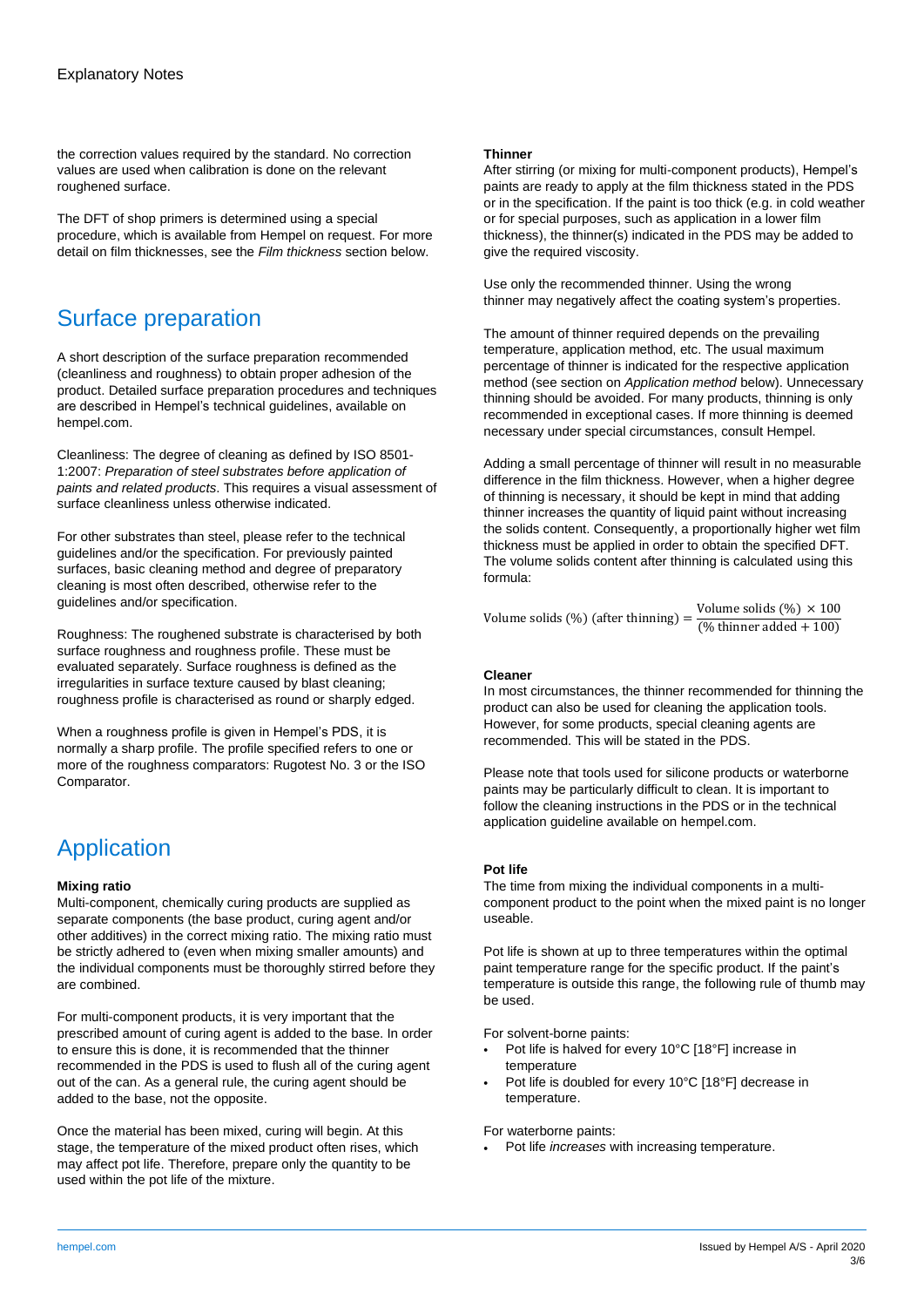For Hempadur products, the pot life is usually shorter for airless spray application than for brush application. This is because the anti-sagging properties of the product are gradually lost over time. Thus, high DFTs specified for airless spray application are only obtainable within a shorter pot life.

Please note that pot life cannot be extended by thinning.

#### **Application method**

The recommended methods for applying the product in order of priority. If thinning is required, the normal maximum thinning is indicated for each method. In some cases, higher thinning rates may be needed, consult the specification.

For airless spray, a typical nozzle orifice and nozzle pressure – or a range of nozzle parameters – are shown. Be aware that airless spray data are for guidance only and may require adjusting depending on equipment, working conditions and other requirements.

In general, more coats are required to achieve the specified DFT when the coating is applied by brush or roller instead of spraying.

#### **Film thickness**

Depending on the product, the dry/wet film thickness (DFT/WFT) and the corresponding theoretical spreading rate are either listed as a range or shown as a single recommended value for the *standard* shade listed in the PDS.

The wet film thickness value is calculated as follows:

WFT (microns (or mils)) =  $\frac{\text{DFT (microns (or mils))} \times 100}{\text{Volume solid (0)}}$ Volume solids (%)

and subsequently rounded to the nearest WFT gauge (comb gauge).

The low and high values show the specification range for the product, but other thicknesses could be optimal in specific situations. Please be aware that using other thicknesses will alter the spreading rate, drying/curing time and the overcoating intervals indicated in the PDS. For most products, the PDS will state the highest acceptable DFT above which the performance of the paint or the paint system might be impaired and defects such as sagging, cracking, wrinkling, etc may occur.

Any film thickness specified in a Hempel specification supersedes the values shown in the PDS.

#### **Theoretical spreading rate**

The theoretical spreading rate (TSR) of the paint at a given dry film thickness on a completely smooth surface, calculated as follows:

Theoretical spreading rate  $(\frac{m2}{l})$  $\frac{\text{m2}}{\text{L}}$ ) =  $\frac{\text{Volume solids}(\%)\times 10}{\text{Dry film thickness (micro)}}$ Dry film thickness (microns)

In most cases TSR is also stated in the US unit 'sq ft/US gal'.

Please note that an increase in film thickness decreases the corresponding spreading rate and vice versa.

Actual consumption (practical spreading rate) may be higher than the theoretical value. However, the practical spreading rate is not given in the PDS, because the variation from case to case is large and dependent on many factors. Consumption is mainly affected by: the roughness of the substrate, presence of welding seams, film thickness variances during application, complexity and size/shape of the surface (which may increase paint overlapping) and physical losses from cans, pumps, hoses, etc.

The theoretical spreading rate cannot be given for paint materials used for saturation of an absorbing substrate, such as wood, concrete, etc.

#### **Application conditions**

The recommended climatic conditions for good application. If climatic or other limitations beyond what is dictated by normal good painting practice apply, this is indicated here. As a general rule, paint should never be applied under adverse weather conditions.

Even if the weather seems fit for painting, condensation will occur if the temperature of the substrate is at or below the dew point (the temperature at which the atmospheric humidity condenses as dew or ice). To compensate for fluctuations, the surface temperature should be at least 3°C [5°F] above the dew point during both painting and drying. Beware of ice on the surface when painting at temperatures below freezing.

Preferably, keep the paint temperate above 15°C [60°F], otherwise the paint will require excessive thinning, which will increase the risk of sagging. Viscosity of the paint will increase if the temperature decreases.

In confined spaces, it may be necessary to remove solvent vapours or water vapours by ensuring there is adequate fresh air or mechanical ventilation during application and drying, both to assist evaporation and for safety and health.

# Drying and overcoating

#### **Product compatibility**

Recommendations for preceding and subsequent paints that are compatible with the product. No limitation is implied. Other compatible products may be specified depending on the purpose. In this context, shop primers are regarded as an integral part of surface preparation. The specification supersedes any recommendation given in this section.

#### **Drying time**

Drying/curing time, measured according to standard methods or, in some cases, according to local Hempel procedures.

During measurement, standard conditions relevant for the product in question are applied, including temperature range, relative humidity, film thickness, etc. Changing those parameters will affect drying and curing time. Therefore, the drying/curing times indicated in the PDS may be different under operational conditions.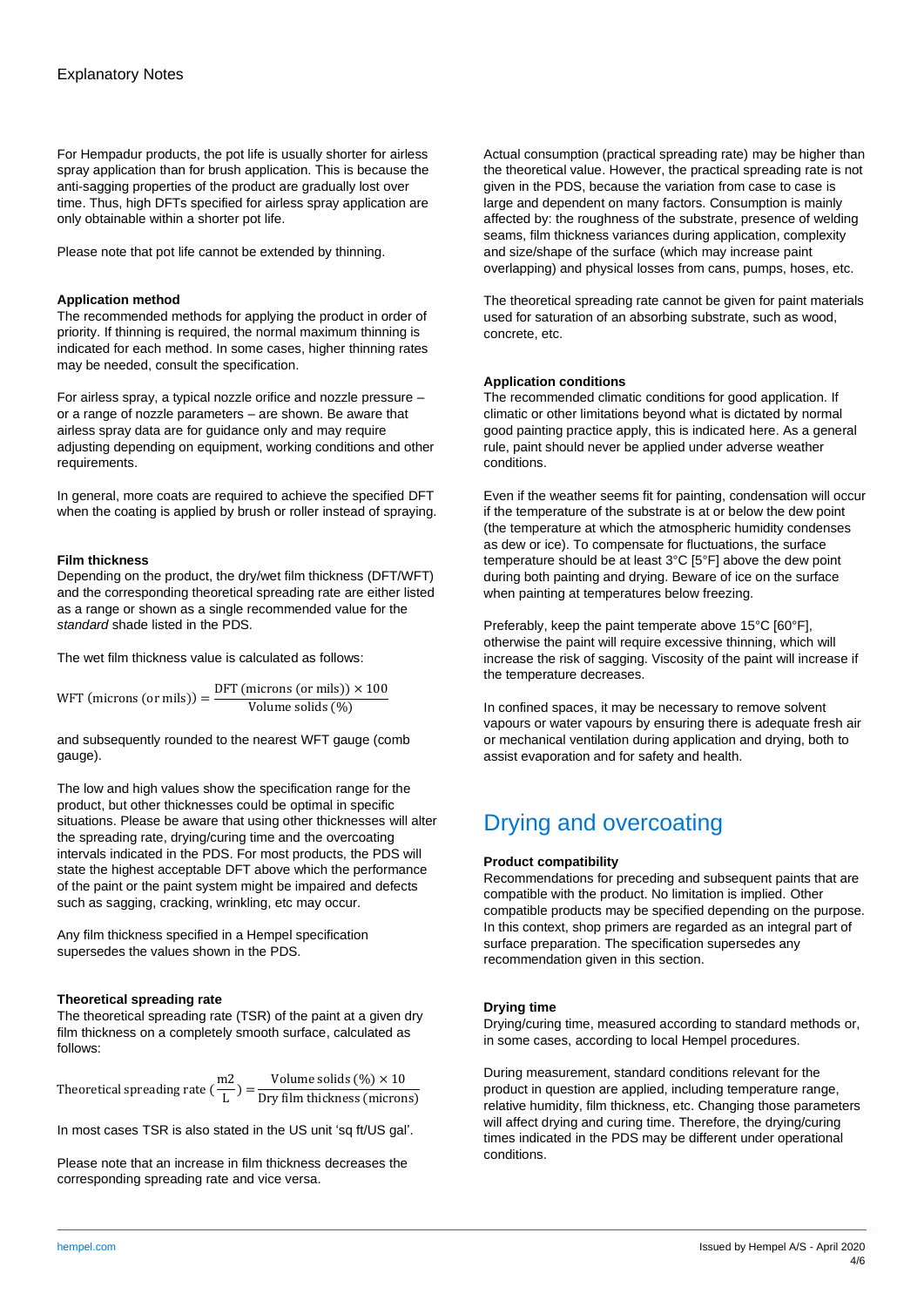The drying/curing time is the time needed to reach the stages defined below:

*Touch dry*: The film is sufficiently solidified, by solvent evaporation, chemical reaction or both, so that it no longer flows or sticks to a finger when lightly touched. It is measured according to ISO 9117-4: *Paints and varnishes - Drying tests - Part 4: Test using a mechanical recorder*.

*Surface dry*: The state of a coat of paint or varnish when ballotini (small transparent glass spheres) can be applied and lightly brushed away without damaging the surface of the coating. It is measured according to ISO 9117-3 or ISO 9117-4: *Paints and varnishes - Drying tests - Part 3: Surface-drying test using ballotini* or *Part 4: Test using a mechanical recorder*.

*Hard dry*: When the drying or curing reaction (or both) has proceeded sufficiently so that the film is not displaced, nor is any noticeable mark left, when the panel is pinched between the thumb and forefinger (with the thumb on the coating film) with a relatively strong force. It is measured according ISO 9117-4: *Paints and varnishes - Drying tests - Part 4: Test using a mechanical recorder*.

*Dry to handle*: When there is no loosening, detachment, wrinkling or other evidence of distortion of the film after the following test: The tester places a thumb on the film while holding his/her arm in a vertical line from the wrist to the shoulder. He/she then pushes down onto the film, exerting maximum pressure while turning his/her thumb through a 90° angle along the plane of the film. Dry-to-handle is measured according to ASTM D1640: *Standard test methods for drying, curing, or film formation of organic coatings at room temperature*.

*Through dry*: The coating film is dry throughout its thickness; or it has solidified so completely that a large twisting force can be applied without distorting the film. It is measured according to ISO 9117-1 or ISO 9117-4: *Paints and varnishes - Drying tests - Part 1: Determination of through-dry state and through-dry* or *Part 4: Test using a mechanical recorder*.

*Dry to walk on*: The paint surface is sufficiently hardened to be walked on by a person without being damaged. It is measured using an internal Hempel test method.

*Fully cured*: The paint film has achieved maximum hardness, as determined by an internal Hempel evaluation.

*Overcoating with itself*: A film is considered dry for overcoating with itself when a second coat can be applied without the development of any film irregularities, such as lifting or loss of adhesion of the first coat, and the drying time of the second coat does not exceed the maximum specified (if any) for the first coat (ASTM D1640). It is measured by an internal Hempel test method based on a number of ISO and ASTM standard methods.

The overcoating intervals stated in the drying table are intended as a guideline only, as a number of conditions affect overcoating intervals, including temperature, film thickness, number of coats, atmospheric conditions before overcoating, etc. Unless otherwise stated, spray application is assumed – other application procedures, such as brush application, may require longer intervals.

The overcoating times shown are for the future corrosive environment that is most relevant for the paint/paint system (i.e. atmospheric conditions of mild, medium or severe as defined in ISO 12944; corrosion classes C3 and C4, etc.) Where relevant, overcoating intervals are given for immersion service in water.

#### *Minimum and maximum intervals*

The period of time after the application of a base coat when a second coat can be successfully applied without experiencing defects in the coating system during its service life.

Unless otherwise stated in the specification, minimum and maximum intervals should always be adhered to if the paint system is to provide maximum protection. The specification always supersedes any guideline overcoat intervals given in the PDS.

The minimum interval is prolonged by a factor of approximately 1.7 if the film thickness is on average 50% higher than specified and a factor of approximately 2.4 for an average film thickness 100% higher.

The effects of overcoating before the stated minimum time could be wrinkling, bleeding through of the base coat, and solvent entrapment and retention, which may cause loss of adhesion or other defects during the coating system's service life.

The effect of exceeding the recommended overcoating interval is typically reduced adhesion between the two coats. This may result in detachment or peeling, which could be further worsened by exposure to humidity, abrasion, temperature fluctuations and/or further overcoating.

For some paint types, the overcoating interval may not be critical for adhesion. In this case, the maximum overcoating interval is denoted as 'none'. Regardless, a primer coat should not be left unprotected for a very long time in an aggressive environment.

When the overcoating interval is denoted as 'extended', it may be possible to extend the time before overcoating, depending on the condition and cleanliness of the paint's surface as well as exposure conditions, such as exposure to sunlight. Evaluation of the specific situation must be based on local experience. For advice, contact Hempel.

#### **Drying conditions**

The drying time stated in the table requires the continuous removal of solvent vapours from above the paint film. When painting indoors, it is essential to have sufficient ventilation during application, drying and curing (please also see notes in the *Application conditions* section above).

#### **Overcoating details**

Any special recommendations related to overcoating.

Before overcoating, the surface must always be thoroughly cleaned of any oil, grease, salt, dust or other contaminant. Exposure to sunlight has a marked effect on the maximum overcoating interval for some products and should also be taken into consideration.